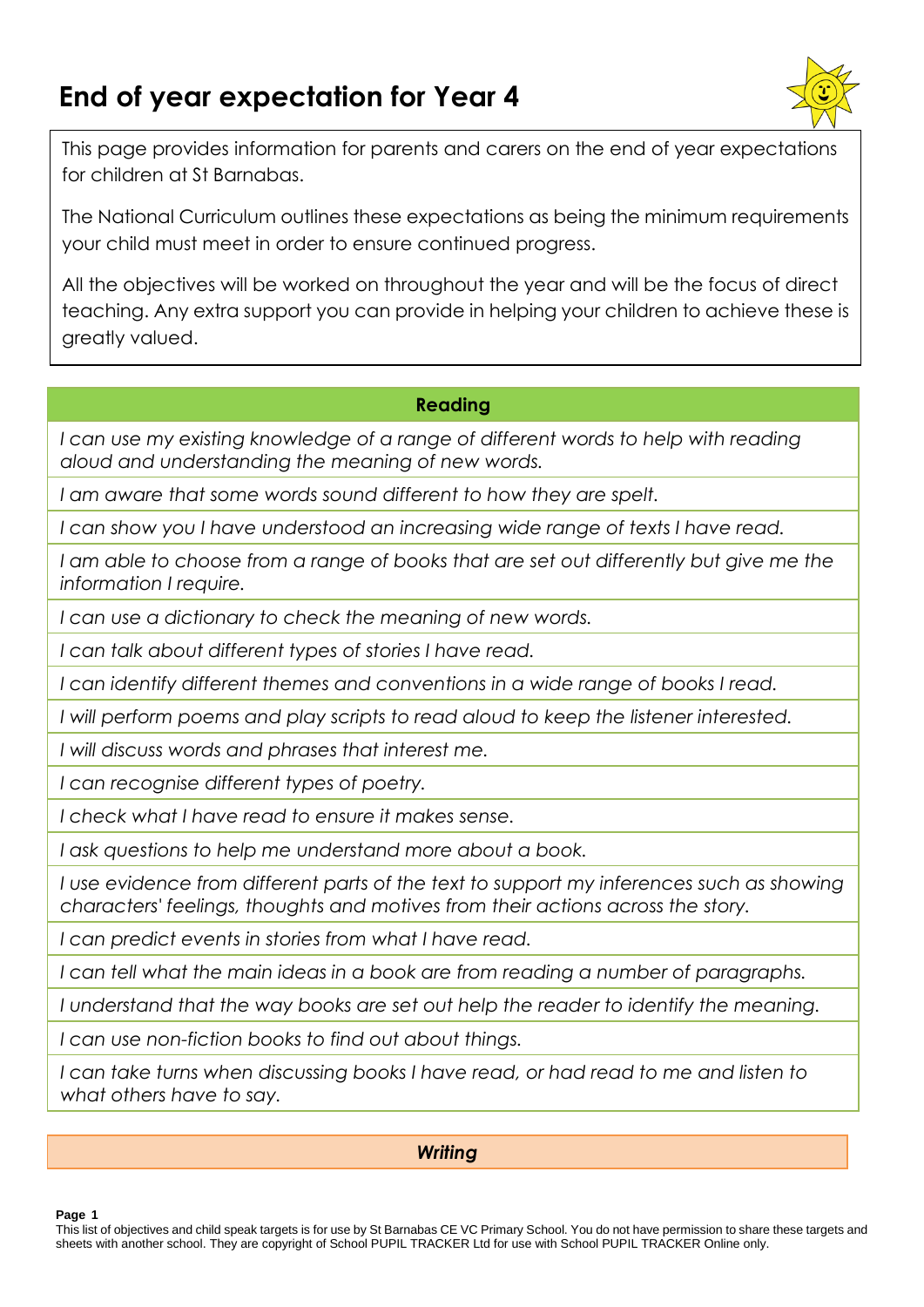*I have increased my knowledge of prefixes and suffixes and understand how to use them in my writing.*

*I can spell an increasing number of homophones.*

*I am able to spell words that are often misspelt.*

*I know how to use the possessive apostrophe accurately in words with regular and irregular plurals.*

*When using a dictionary, I am able to use the first two or three letters of a word to check its' meaning.*

*I can write simple sentences from memory that have been dictated to me, using the correct punctuation.*

*In handwriting, I know which letters are appropriate to join.*

*My joined handwriting is legible with all letters the same height and the correct distance apart from each other.*

*I plan my writing by looking at similar texts I have written before - discussing the structure and vocabulary.*

*I am able to use ideas to plan my writing.*

*I am using an increasing range of sentence structures and richer vocabulary in my writing.*

*I can draft my work into paragraphs.*

*I can organise my writing using different settings, characters and plot.*

*I can organise my writing by using headings and sub-headings.*

*I can edit my own work and that of others and add improvements to the texts.*

*I can edit written work to improve the use of grammar.*

When I finish a piece of work I will read it through to correct spelling and punctuation *errors if present.*

*I can read my writing out to an audience in an interesting and clear manner.*

*I use commas after fronted adverbial - such as 'Later that day, I heard the bad news'.*

*I am beginning to develop my understanding of choosing nouns and pronouns appropriately to enhance my writing.*

I am beginning to use fronted adverbials (adverbs at the beginning of a sentence) in *my writing - for example, 'Later that day, I heard the bad news'.*

*I know I should not write in the same way that I talk.*

*I can show I know how to correctly use the possessive apostrophe with plural nouns in my writing.*

*I can punctuate speech in a text.*

*I can talk about my work using the learning from my Year 4 grammar list.*

*I describe nouns in careful detail when I need to write about a complex object. For* 

#### **Page 2**

This list of objectives and child speak targets is for use by St Barnabas CE VC Primary School. You do not have permission to share these targets and sheets with another school. They are copyright of School PUPIL TRACKER Ltd for use with School PUPIL TRACKER Online only.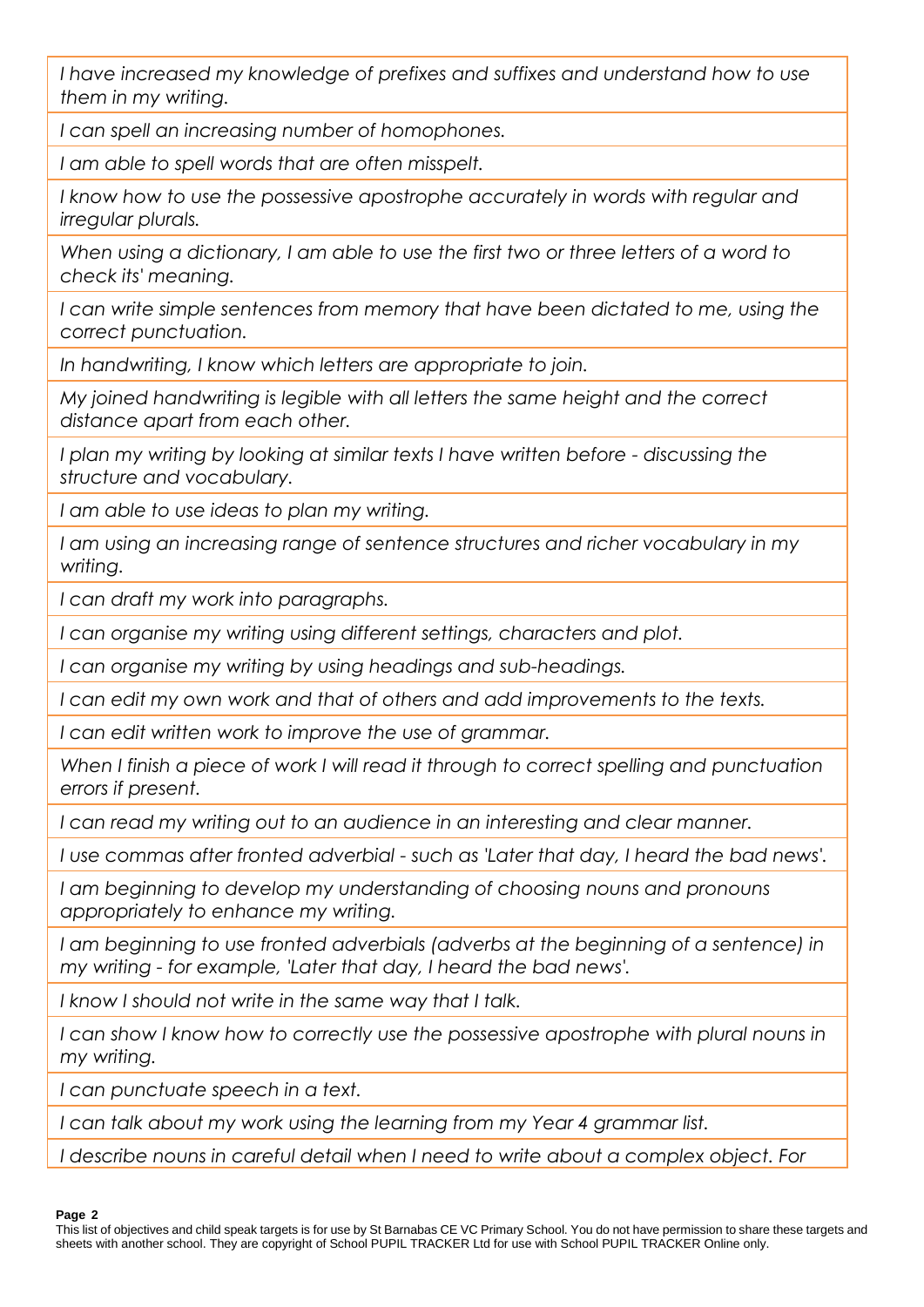# *Spoken Language*

*I listen and respond appropriately to adults and his peers up to the standard of spoken language expected by the end of Year 4.*

*I can ask relevant questions to extend my understanding and knowledge up to the standard of spoken language expected by the end of Year 4.*

*I* use relevant strategies to build my vocabulary up to the standard of spoken *language expected by the end of Year 4.*

I can articulate and justify answers, arguments and opinions up to the standard of *spoken language expected by the end of Year 4.*

*I give well-structured descriptions, explanations and narratives for different purposes, including for expressing my feelings up to the standard of spoken language expected by the end of Year 4.*

*I can keep my attention and join in actively in group conversations, staying on topic and initiating and responding to comments up to the standard of spoken language expected by the end of Year 4.*

*I use spoken language to develop understanding through speculating, hypothesising, imagining and exploring ideas up to the standard of spoken language expected by the end of Year 4.*

*I speak audibly and fluently with an increasing command of Standard English up to the standard of spoken language expected by the end of Year 4.*

*I join in in discussions, presentations, performances, role play, improvisations and debates up to the standard of spoken language expected by the end of Year 4.*

*I can gain, maintain and monitor the interest of a listener up to the standard of spoken language expected by the end of Year 4.*

*I* consider and evaluate different viewpoints, attending to and building on the *contributions of others up to the standard of spoken language expected by the end of Year 4.*

*I* can choose to talk in different manners depending on the person I am talking to or *the situation I am in, up to the standard of spoken language expected by the end of Year 4.*

# *Mathematics*

*I can count in multiples of 6, 7, 9, 25 and 1000.*

*I can find 1000 more or less than a given number.*

*I can count backwards to negative numbers below zero.*

*I know what each digit means in four-digit numbers such as 2024.*

*I can order and compare numbers above 1000.*

*I can makes estimates of a range of things - such as how many small objects there are* 

### **Page 3**

This list of objectives and child speak targets is for use by St Barnabas CE VC Primary School. You do not have permission to share these targets and sheets with another school. They are copyright of School PUPIL TRACKER Ltd for use with School PUPIL TRACKER Online only.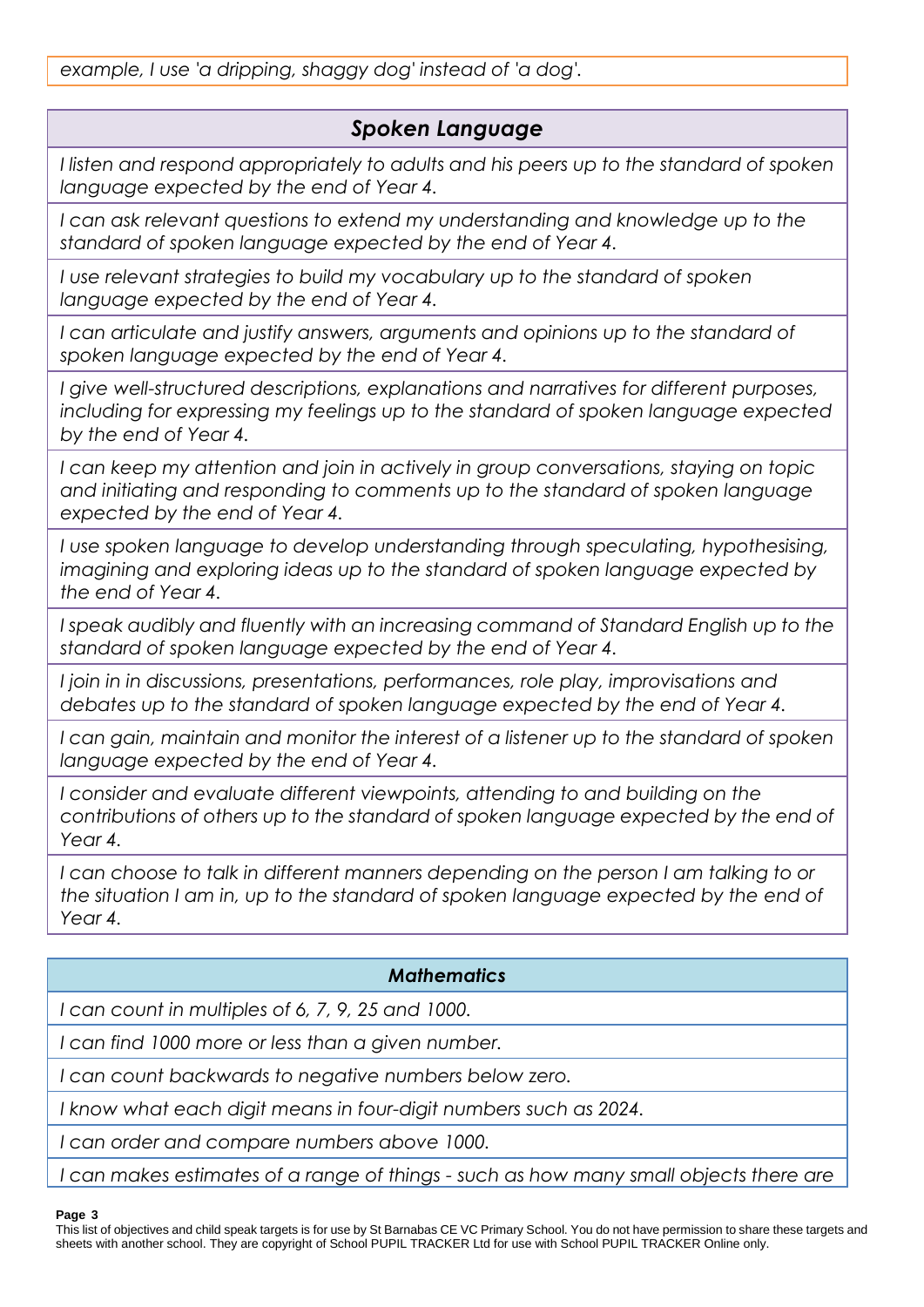*in a large jar, how long in cm an object is, how heavy an object may weigh in kg.*

*I can round a number to the nearest 10, 100 or 1000.*

*I can solve number and practical problems that involve rounding, ordering and exploring negative numbers and with increasingly large positive numbers.*

*I can read Roman numerals to 100 (I to C) and know that over time, the numeral system changed to include the concept of zero and place value.*

*I can add and subtract numbers with up to 4 digits using written methods (for example, using column addition and subtraction).*

*I can estimate an answer and check my answer using inverse operations.*

*I can solve longer addition and subtraction problems and explain all the steps I took and why I worked things out as I did.*

*I know all my times table up to the 12 times tables.*

*I know what the outcome is when I multiply a number by 1 or by zero.*

*I know what the outcome is when I divide a number by 1.*

*I can multiply three numbers together, such as 3 x 6 x 9.*

*I know what factor pairs are how I can multiply numbers in any order and use my knowledge to work out questions in my head.*

*I* can multiply a two-digit or a three-digit number by a one-digit number using written *methods.*

*I can solve maths problems such as - how many different outfits can I make from 3 hats and 4 coats.*

*I can show in drawings why a number of fractions equal each other (such as 3/5 and 6/10) and are called equivalent fractions.*

*I can count up and down in hundredths and know that a hundredth is made by dividing an object by one hundred and a tenth is made by dividing an object by ten.*

*I can work out the fractions of numbers such as 4/5 of 25 or 7/10 of 700.*

*I can add and subtract fractions with the same denominator.*

*I can tell you the decimal equivalents of any number of tenths or hundredths - such as 1/10 = 0.1 and 23/100 = 0.23.*

*I know what the decimal equivalents are for 1/4, 1/2 and 3/4.*

*I can divide a one- or two-digit number by 10 and 100 and I know what the tenths and hundredths mean after the decimal point.*

*I can round decimals with one decimal place to the nearest whole number.*

*I can compare numbers such as 0.26 and 0.56 to say which is bigger or lower.*

*I can solve measure and money problems involving fractions and decimals to two decimal places.*

*I* can convert one unit of measurement to another, such as kilometre to metre, hour to *minute and cm to mm.*

### **Page 4**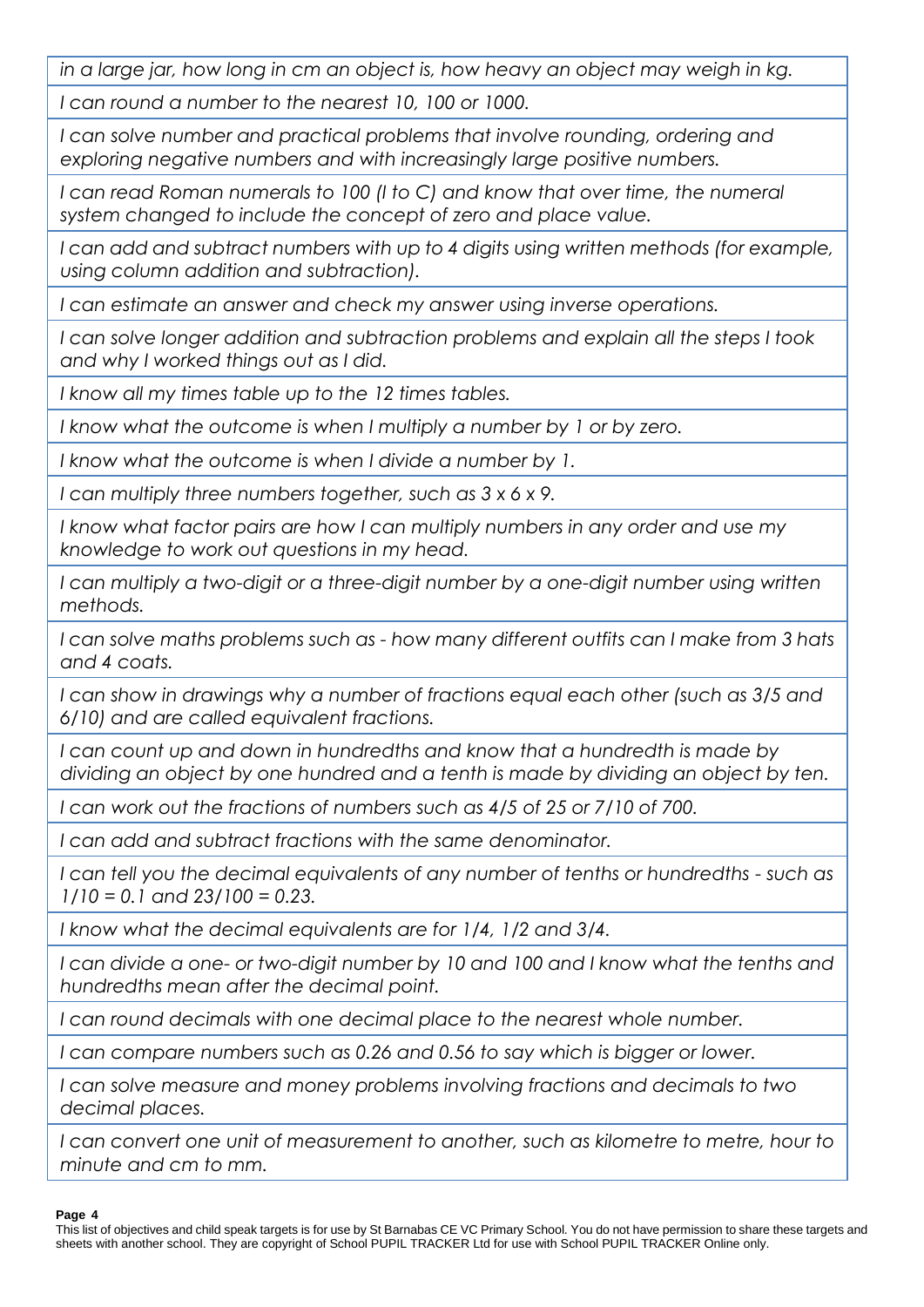*I can measure and calculate the perimeter of a rectangle (including a square).*

*I can find the area of a rectangular shape by counting the number of squares the shape takes up.*

*I can estimate and compare the measurements of a range of measures (such as cm, km, g, litres) and money.*

*I can read, write and convert time between clocks with hands (analogue clocks) and digital 12- and 24-hour clocks.*

*I can convert hours to minutes, minutes to seconds, years to months and weeks to days.*

*I can group 2-D shapes based on their properties (such as the number of sides) and sizes.*

*I can find acute and obtuse angles and order a set of given angles by size.*

*I can find all the lines of symmetry in 2-D shapes.*

If I have been given one half of a symmetrical shape, I can complete the other half *based on the position of the line of symmetry.*

*I can find the coordinates of a point on a grid.*

*I can move (translate) a point on a grid by a given set of jumps either up/down or left/right.*

*I can plot points using coordinates and join up the points to create a shape.*

*I can take continuous and discrete data and create a bar chart or time graph.*

*I can solve comparison, sum and difference problems using information in bar charts, pictograms, tables and other graphs.*

# *Science*

*I use my results to draw a conclusion and make predictions or suggest improvements for answering a different question or repeating my test.*

*I can identify differences, similarities or changes when making comparisons in my experiments or scientific learning.*

*I support my answers or conclusions by pointing out the scientific evidence.*

*I can report my conclusion from the data I have measured.*

*I* can gather the data I need to answer a scientific question and then present them in *an appropriate way (such as a table, grid or graph).*

*I can record my findings in labelled diagrams, keys, bar charts or tables.*

*I can set up a practical fair test experiment to answer a scientific question.*

*I can make careful observations and record accurate measurements (for example in mm or g) using equipment or a data logger.*

*I can ask relevant questions and use different types of scientific enquiries to answer* 

**Page 5**